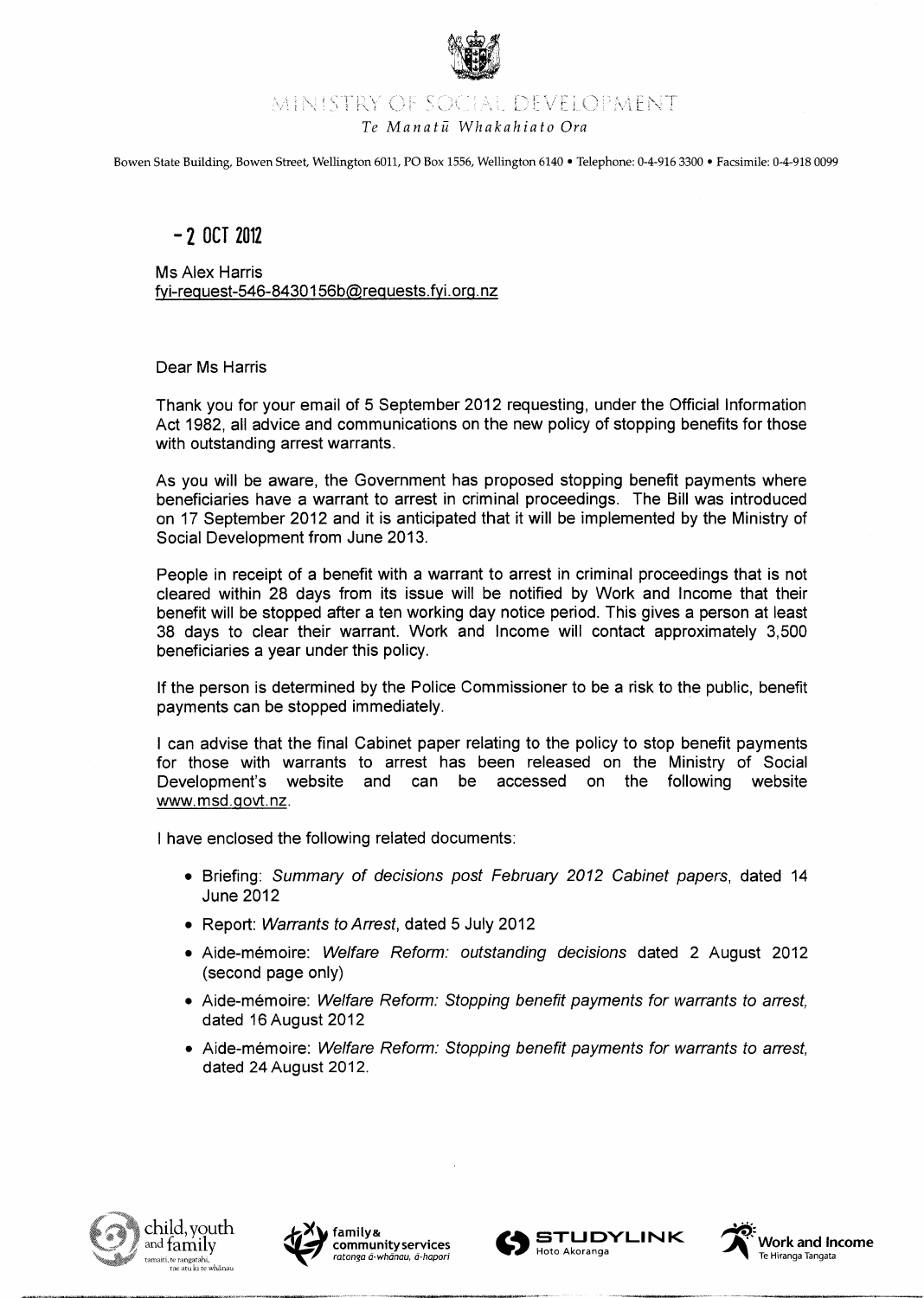I have withheld a small amount of information from the report dated 5 July 2012, Warrants to Arrest under section 9(2)(g)(i) of the Act as the material contains free and frank expression of opinions between officials. I consider that the need to maintain the effective conduct of public affairs outweighs any public interest in releasing this information.

I hope you find this information helpful. You have the right to seek an investigation and review of my response by the Ombudsman, whose address for contact purposes is:

The Ombudsman Office of the Ombudsman PO Box 10-152 WELLINGTON 6143

Yours sincerely



Sue Mackwell **Deputy Chief Executive Social Policy and Knowledge**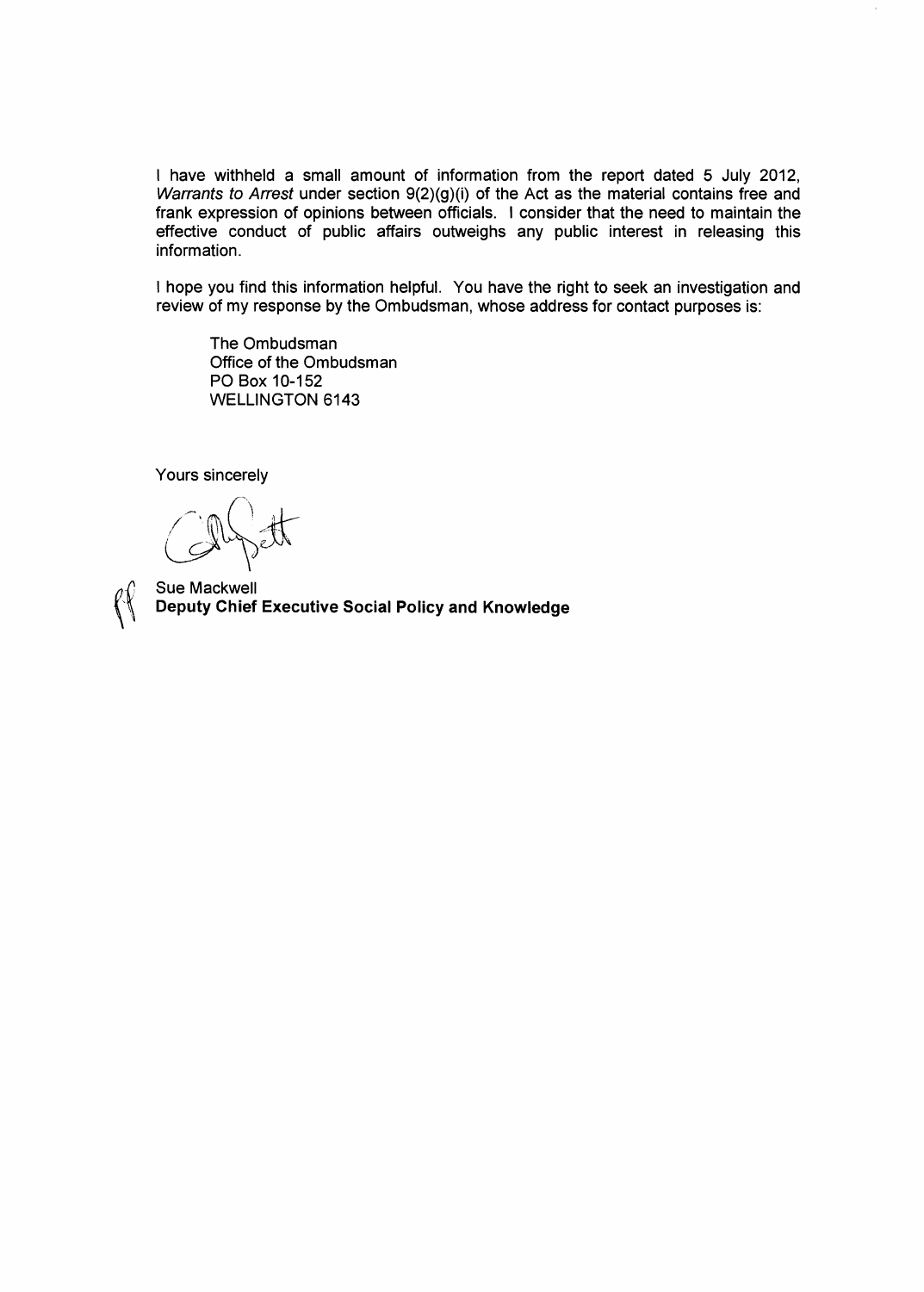

## MINISTRY OF SOCIAL **DEVELOPMENT**  *Te Manatil Whakahiato Ora*

paper

| Date:                    | 14 June 2012                                       | Security Level: | IN CONFIDENCE |
|--------------------------|----------------------------------------------------|-----------------|---------------|
| For:                     | Hon Paula Bennett, Minister for Social Development |                 |               |
| Name:                    | Welfare Reform: Decisions paper                    |                 |               |
| File Reference:          | A6250232                                           |                 |               |
|                          | Note pages 1 to 10 and page 12 are out of scope    |                 |               |
|                          |                                                    |                 |               |
|                          |                                                    |                 |               |
|                          |                                                    |                 |               |
|                          |                                                    |                 |               |
|                          |                                                    |                 |               |
|                          |                                                    |                 |               |
|                          |                                                    |                 |               |
|                          |                                                    |                 |               |
|                          |                                                    |                 |               |
|                          |                                                    |                 |               |
|                          |                                                    |                 |               |
|                          |                                                    |                 |               |
|                          |                                                    |                 |               |
|                          |                                                    |                 |               |
| $\mathbin{\diamondsuit}$ |                                                    |                 |               |
|                          |                                                    |                 |               |
|                          |                                                    |                 |               |
|                          |                                                    |                 |               |
|                          |                                                    |                 |               |
|                          |                                                    |                 |               |
|                          |                                                    |                 |               |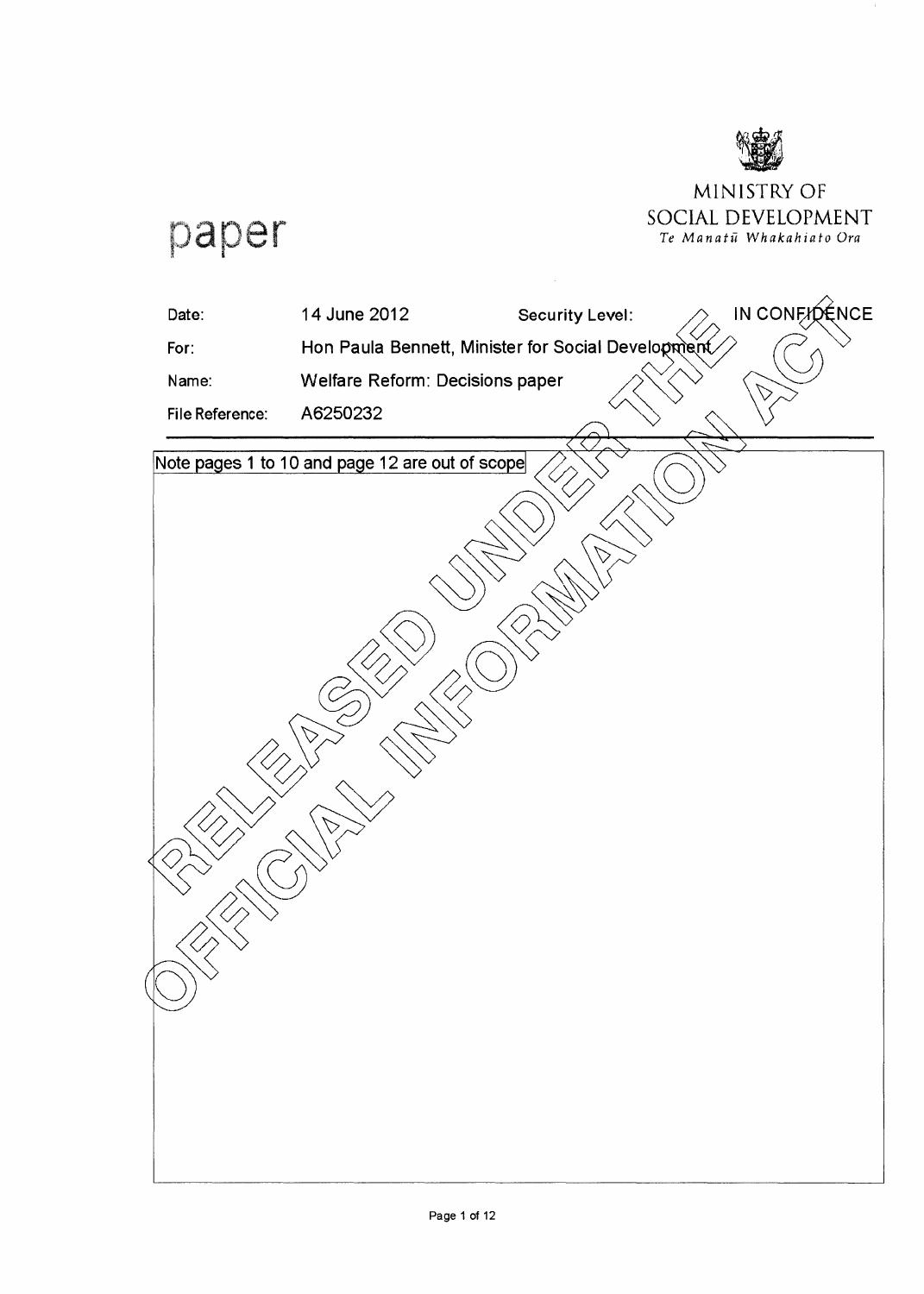| out of scope<br>>ৗ <sup>৸</sup> ্ট্ৰিpproach to beneficiaries with<br>77                                                                                                                                                                                                                   | This enacts a Manifesto commitment                                                                                                                             | 1,600 people a |  |  |
|--------------------------------------------------------------------------------------------------------------------------------------------------------------------------------------------------------------------------------------------------------------------------------------------|----------------------------------------------------------------------------------------------------------------------------------------------------------------|----------------|--|--|
| warrants to arrest will be targeted to<br>those with warrants for serious<br>offences (Categories 3 and 4 in the<br>enacted but yet to come into force<br>Criminal Procedures Act). Work and<br>Income will become involved 10<br>working days after the issue of the<br>warrant to arrest | and means that beneficiaries with<br>warrants to arrest for serious offences<br>will be warned to clear their warrants<br>or else have their benefit suspended | year           |  |  |

 $\mathcal{A}_\mathcal{A}$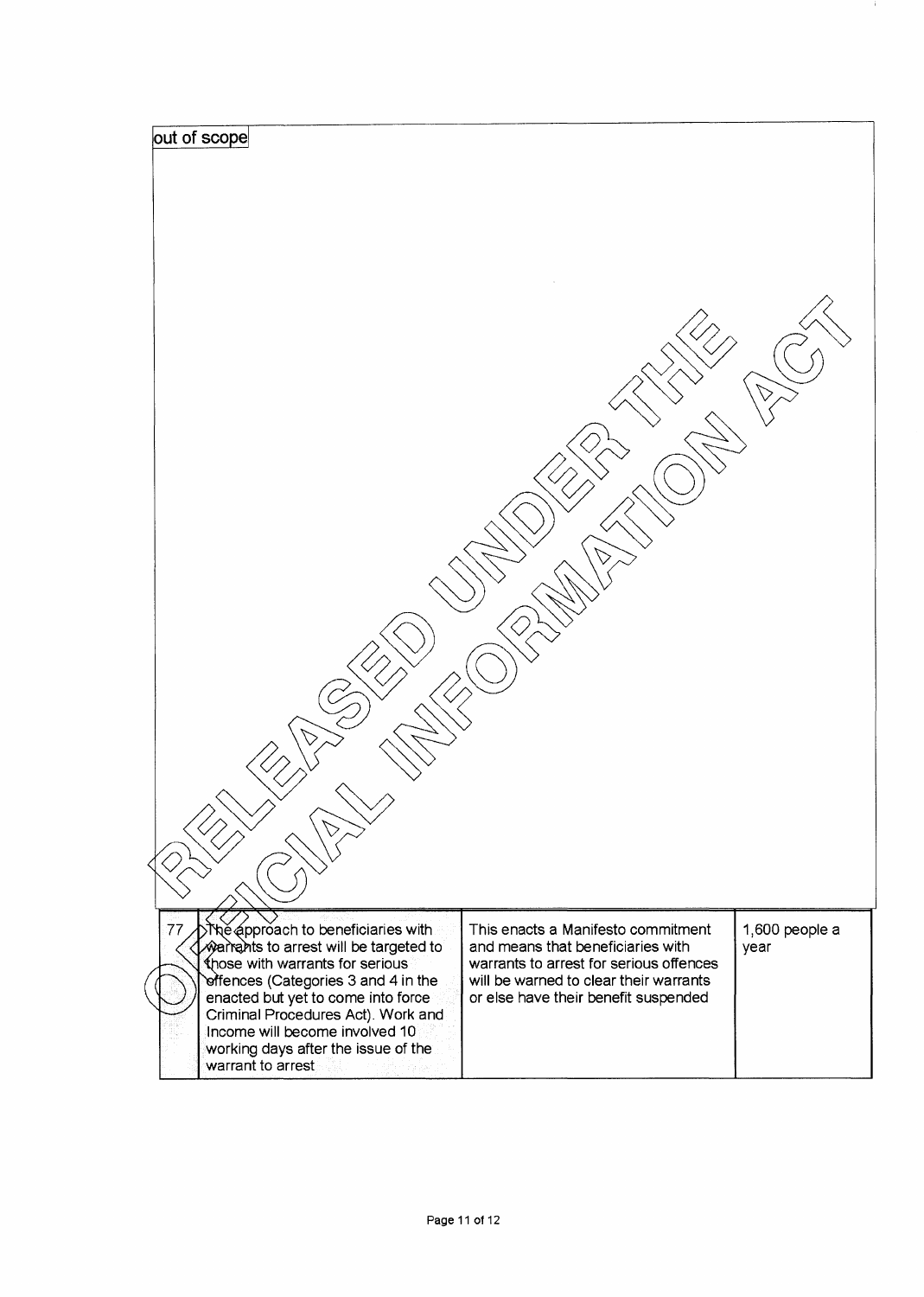## Stopping benefits for warrants to arrest in criminal proceedings

Features of the warrants to arrest proposal are set out below. These will be reflected in the recommendations in the Cabinet paper.

- The National Party 2011 Election manifesto committed to stop benefit payments to beneficiaries with warrants to arrest who are "on the run"
- Benefits are not payable to beneficiaries with warrants to arrest issued in crimina' proceedings, after the beneficiary has been given time, by notice, to clear the warrant
- spouses and partners will continue to be paid half the benefit and suppler procedurigs, and the bencholary has been given and py heave, to sixe. The wantant<br>People with dependent children can never lose more than 50% of their benefit and People with dependent children can never lose more than 50% of their benefit and<br>spouses and partners will continue to be paid half the benefit and supplementary<br>assistance whether they have entitlement to the benefit or n
- This empowering provision is wide and will receiving superannuation and Veteran's Pension  $\frac{1}{2}$  o the benefit or not<br>cover people with warrants to arrest<br>msion
- Regulations will be developed to address any operational/capacky issues that is<br>from the wide empowering provision. This could be by way of a otification times Regulations will **be de**veloped to address any issues that arise timeframes for voluntary resolution of the warrant, as well as other administrative<br>procedures
- The Commissioner of Police will be able to request that the benefit be stopped immediately for certain individuals who  $pos\acute{e}a$  serious risk to the public. Note that this will have Bill of Rights implications (but you may well consider these less important than the public safety benefits)
- Information matching under the  $P$ (ivacy Act and the  $P$  (ivacy (Information Sharing) Bill is required between agencies to identify beneficiaries with warrants to arrest.

Approve the above approach for warrants to arrest for inclusion in the Cabinet paper  $\langle$  YES/NO  $-$ 

| out of scope | 7            |  |
|--------------|--------------|--|
|              |              |  |
|              | $\bigotimes$ |  |
|              |              |  |
|              |              |  |
|              |              |  |
|              |              |  |
|              |              |  |
|              |              |  |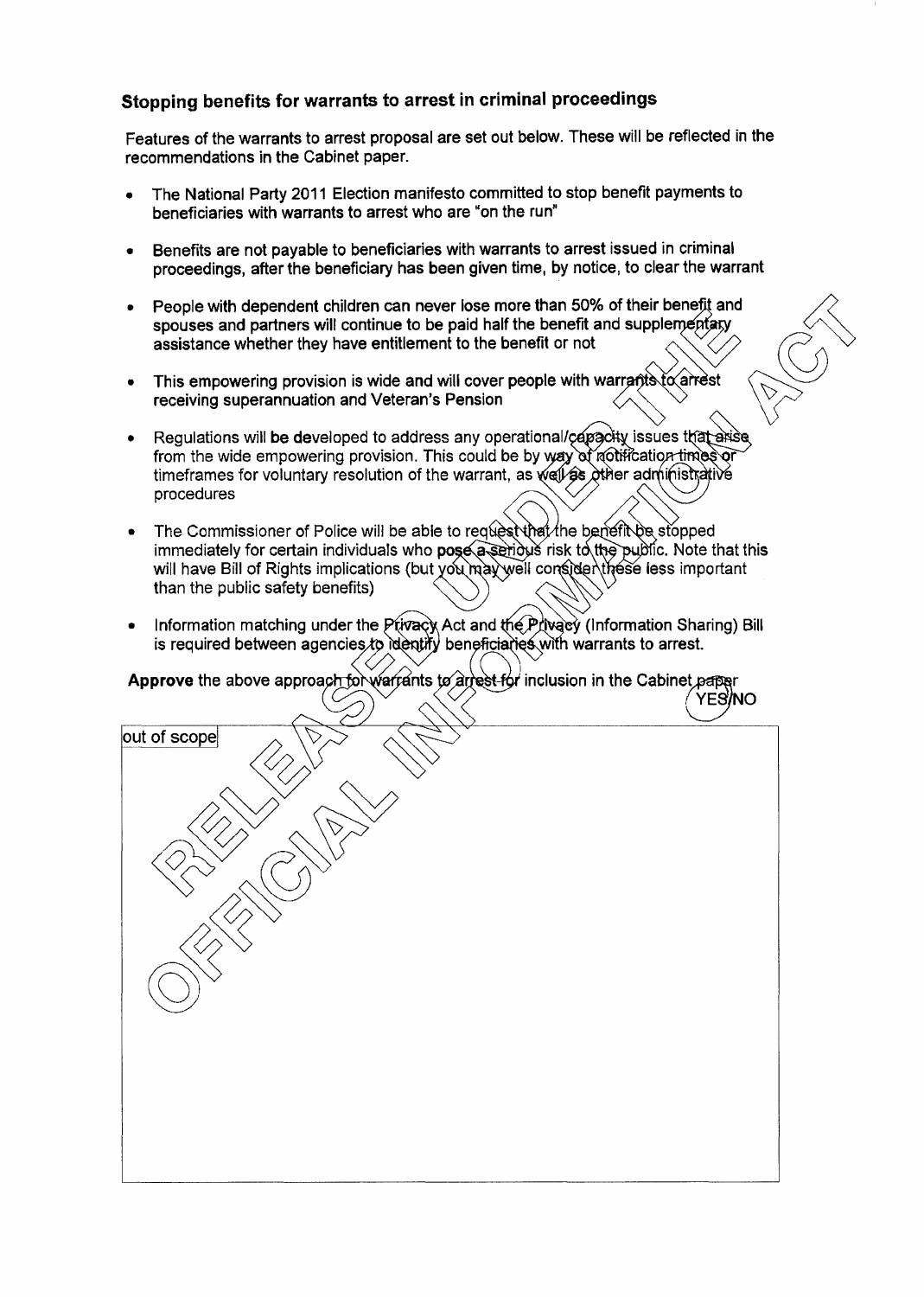|                                                                            | MINISTRY OF<br>SOCIAL DEVELOPMENT<br>ir Marstë Whekehirti Ore                                                                                                                                                                               |                 |               |  |
|----------------------------------------------------------------------------|---------------------------------------------------------------------------------------------------------------------------------------------------------------------------------------------------------------------------------------------|-----------------|---------------|--|
| Date:                                                                      | 5 July 2012                                                                                                                                                                                                                                 | Security Level: | IN CONFIDENCE |  |
| To:                                                                        | Hon Judith Collins, Minister of Justice                                                                                                                                                                                                     |                 |               |  |
|                                                                            | Hon Paula Bennett, Minister for Social Development                                                                                                                                                                                          |                 |               |  |
|                                                                            | Hon Anne Tolley, Minister for Police                                                                                                                                                                                                        |                 |               |  |
|                                                                            | <b>Warrants to Arrest - Background</b><br>Purpose of the report                                                                                                                                                                             |                 |               |  |
| 1                                                                          | This report provides you with further information regarding the proposed implementation<br>of the Warrants to Arrest (WTA) policy, following Ministerial decisions at the Welfare<br>Reform Ministerial Group Five meeting on 19 June 2012. |                 |               |  |
| 2                                                                          | The policy would enable the Ministry of Social Development to stop the benefits of<br>beneficiaries who have an active WTA until the WTA is resolved.                                                                                       |                 |               |  |
| 3                                                                          | Officials from the Ministry of Social Development (lead), Ministry of Justice and New<br>Zealand Police (Police) have been working closely on the WTA initiative and will<br>continue to support its effective (mplementation.              |                 |               |  |
|                                                                            | Recommended actions<br>It is recommended that you;                                                                                                                                                                                          |                 |               |  |
|                                                                            | Nøtèthis report                                                                                                                                                                                                                             |                 |               |  |
| Malcolm Luey<br>General Manager<br>Criminal Justice<br>Ministry of Justice |                                                                                                                                                                                                                                             | Date            |               |  |
| Sue Mackwell                                                               | <b>Deputy Chief Executive</b><br>Social Policy and Knowledge<br>Ministry of Social Development                                                                                                                                              | Date            |               |  |

Bowen State Building, Bowen Street, PO Box 1556, Wellington - Telephone 04-916 3300 - Facsimile 04-918 0099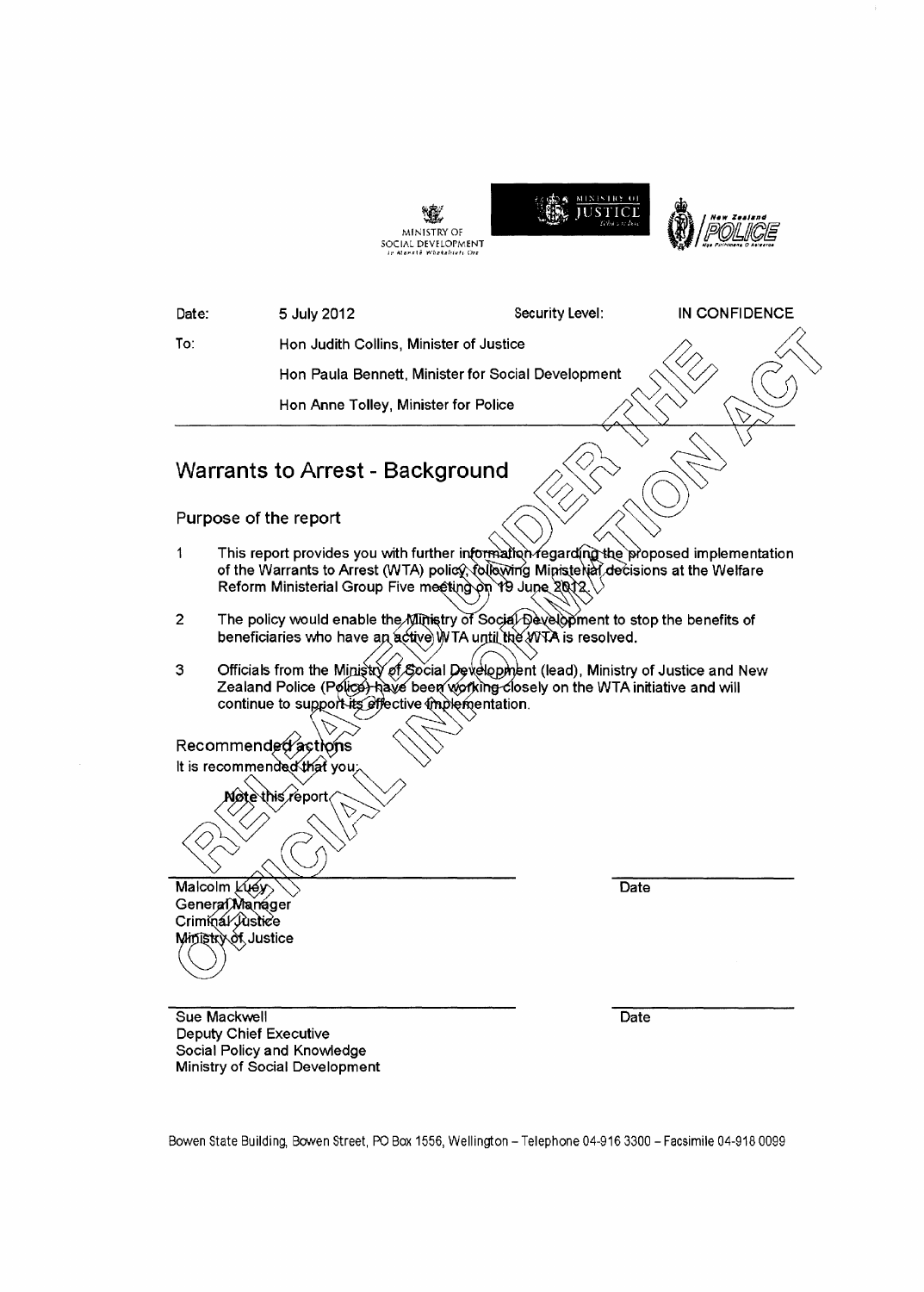| <b>Viv Rickard</b>              | Date        |
|---------------------------------|-------------|
| Deputy Commissioner             |             |
|                                 |             |
| <b>New Zealand Police</b>       |             |
|                                 |             |
|                                 |             |
|                                 |             |
|                                 |             |
|                                 |             |
|                                 |             |
| Hon Judith Collins              | Date        |
| Minister of Justice             |             |
|                                 |             |
|                                 |             |
|                                 |             |
|                                 |             |
|                                 |             |
| Hon Paula Bennett               |             |
|                                 | Qate        |
| Minister for Social Development |             |
|                                 |             |
|                                 |             |
|                                 |             |
|                                 |             |
|                                 |             |
| Hon Anne Tolley                 | <b>Date</b> |
| Minister for Police             |             |
|                                 |             |
|                                 |             |
|                                 |             |
|                                 |             |
|                                 |             |
|                                 |             |
|                                 |             |
|                                 |             |
|                                 |             |
|                                 |             |
|                                 |             |
|                                 |             |
|                                 |             |
|                                 |             |
|                                 |             |
|                                 |             |
|                                 |             |
|                                 |             |
|                                 |             |
|                                 |             |
|                                 |             |
|                                 |             |
|                                 |             |
|                                 |             |
|                                 |             |
|                                 |             |
|                                 |             |
|                                 |             |
|                                 |             |
|                                 |             |
|                                 |             |
|                                 |             |
|                                 |             |
|                                 |             |

Warrants to Arrest - Background Information

 $\langle \rangle$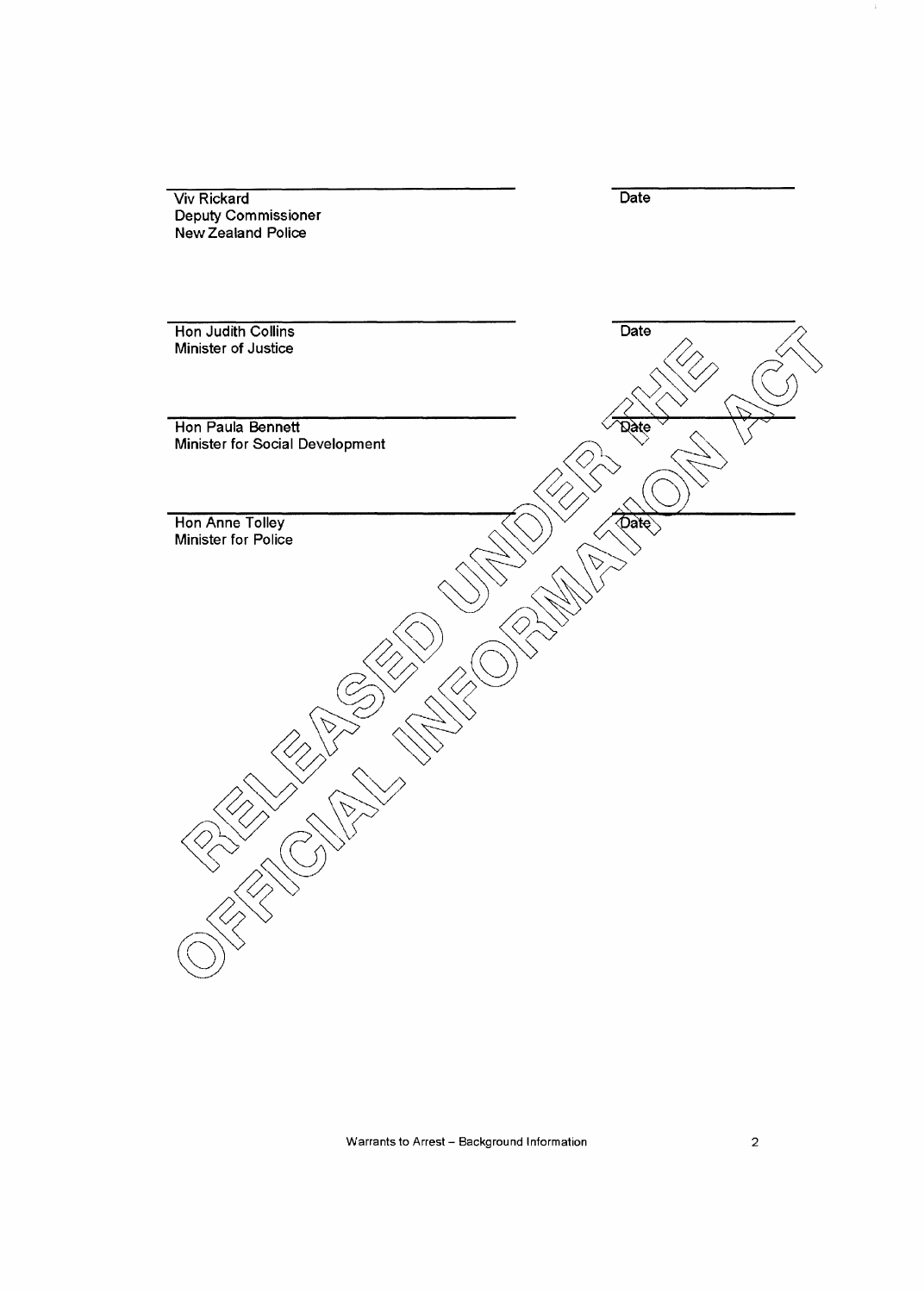## Background

- As part of the National Party 2011 Election Manifesto (Manifesto), the Party outlined a  $\boldsymbol{\Lambda}$ range of initiatives to help build confidence in the welfare system. This included an election promise that "if someone is on the run from the Police, with a warrant out for their arrest, we will stop their benefit". The rationale provided for this approach in the Manifesto is that, "taxpayers should not be paying people wanted by the Police to evade the law. This collaborative approach between Police and Work and Income will free up significant Police time and resources."
- Building on the Manifesto, the National Party Welfare Obligations Policy 2011 paper 5 provided further details, noting that benefit repayments will resume, with no back pay, once the warrant is cleared. It also states that for beneficiaries with children, therewill be a 50% suspension of the benefit.
- The policy is a shift from the established objectives of Work and theome to provide 6 appropriate financial support and assist people to find emphayment, to a maintenance of the law' role.
- Benefits are not currently stopped when a beneticiary has a WTAIn cuminal  $\overline{7}$ proceedings. In order to implement this change, a legislative amendment to the Social Security Act 1964 would be required.
- The Ministry of Social Development (lead), Ministry of Justice and the Police have been 8 working closely on this policy change to support its effective implementation.

Warrants to Arrest in criminal proceedings

WTAs in criminal proceedings are initiated and resolved by the Ministry of Justice. They 9 are issued in a range of circumstances and require an individual to appear in court. Once issued, an automatic notification is sent to Police to action the WTA. Court registrars are generally able to resolve WTAs immediately, by withdrawing the WTA and where appropriate/issuing the individual with a court date. However, in some circumstarces a WTA must be resolved by a judge and a court appearance will be scheduled.

As of 16 April 2012 there were approximately 37,000 outstanding WTAs issued against 10 approximately 15,000 individuals. A data matching exercise (using a sample of 1,000  $\bigcirc$  mdividuals with a W7A) between the Ministries of Social Development and Justice. ોdentified that approximately 55% of people with WTAs are beneficiaries. Extrapolated out, the sample∕indicates that at a single point in time, approximately 8,250 beneficialies have an active WTA, or 2.5% of all beneficiaries.

## Implementation

égisiative amendment to the Social Security Act 1964,

- 11 At the Welfare Reform Ministerial Group Five meeting on Tuesday 19 June 2012. Ministers agreed that the WTA policy would apply to all beneficiaries who had an active WTA.
- $12$ To enable this policy change to work effectively, officials are proposing to implement an empowering provision within the Social Security Act. This would enable the Ministry of Social Development to stop an individual's benefit where they have an active WTA, and

Warrants to Arrest - Background Information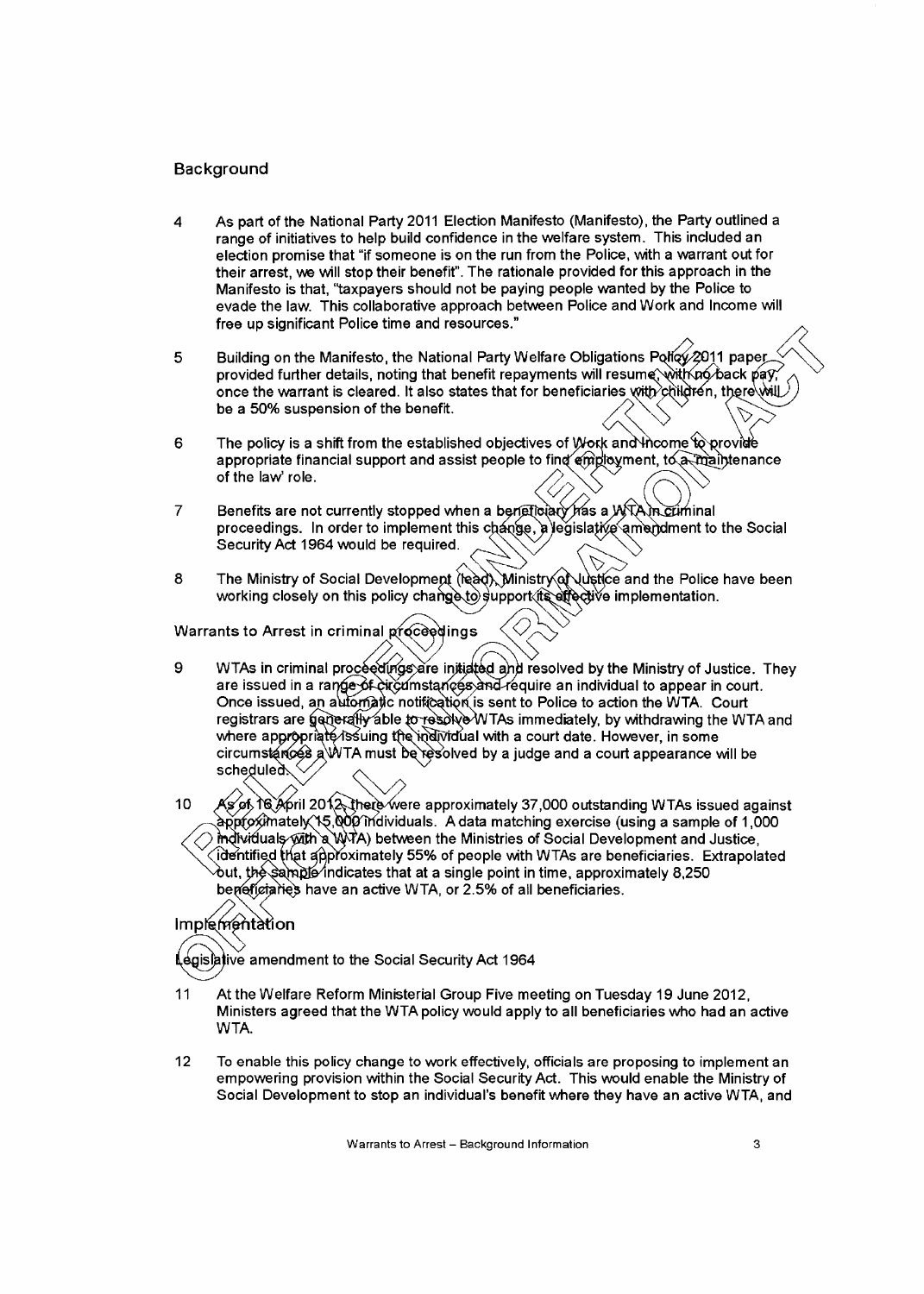allow for a proportion of the benefit to be retained for people with children  $-$  in line with the original Manifesto commitment.

13 A Cabinet paper outlining the details of the proposed legislative amendment will be consulted on with relevant Ministers and agencies in July 2012.

#### Regulations and administrative arrangements

- 14 Regulations and/or administrative arrangements, such as a Memorandum of Understanding or a Letter of Agreement, would be used to describe how the policy will Understanding or a Letter of Agreement, would be used to describe now the policy will<br>work in practice. A regulation-making power will be included as part of the legislative  $\diagup$ work in practice. A regulation-making power will be included as part of the legislative  $\bigtimes$
- 15 The use of Regulations and/or administrative arrangements will provide agencies with  $\bigl/ \bigl/ \bigl/ \bigl/ \bigl/ \bigr.$ further time to work through the operational change. This includes matters such as: mendment to the Social Security Act.<br>
The use of Regulations and/or administrative arrangements will provide agencies with<br>
urther time to work through the operational implications associated with this policy<br>
hange. This
	-
	- prioritisation of notifications to beneficiaries with WTAS to manage the increase in workload for Work and Income,
	- identifying the location of individuals actively sought by  $P\acute{o}$  (de) as quickly as possible. possible.  $\left\langle \left\langle \left\langle \right\rangle \right\rangle \right\rangle \right\rangle \left\langle \left\langle \left\langle \right\rangle \right\rangle \right\rangle$
	- notification timeframes provided to beneficialies to emable them to voluntarily resolve their WTAs
	- notification timeframes between agencies to enable data matching and information sharing, and
	- staged implementation of this policy to ensure that courts are not overwhelmed with people wanting to resolve their WTAs
- 16 Officials will brief you on the outcomes of this work once it has progressed.

Other related is \$ des

Cost of IT changes to Work and Income Systems

17 Suspension of the Denefit, as set up in the current IT system, does not allow for the<br>
2006 protection of income for beneficiaries with children or the protection of the portion ∕ চত্‱ protection of income for beneficiaries with children or the protection of the portion<br>⊘ ar income∕paid io partners. Therefore, changes to the IT system will be required and appear to be more complex than originally anticipated.

18 Work and income is meeting with the Ministry of Justice to discuss IT issues and  $\'{e}$ хр $\acute{\phi}$ r $\acute{\phi}$ yf there are ways of facilitating the efficient processing of beneficiaries, but there  $\hat{\max}$  be an additional cost if new IT solutions are required.

#### Information sharing

19 In order to identify individuals with WTAs who are also beneficiaries, WTA information will need to be shared between the Ministry of Justice and Ministry of Social Development. Officials are assessing whether it is appropriate to draw up an information sharing agreement under the Privacy (Information Sharing) Bill, currently awaiting its second reading. As WTAs may be considered part of the Court record, and therefore out of scope of the Privacy Act 1993, it may be necessary to amend the Social Security Act to support information sharing.

Warrants to Arrest - Background Information 4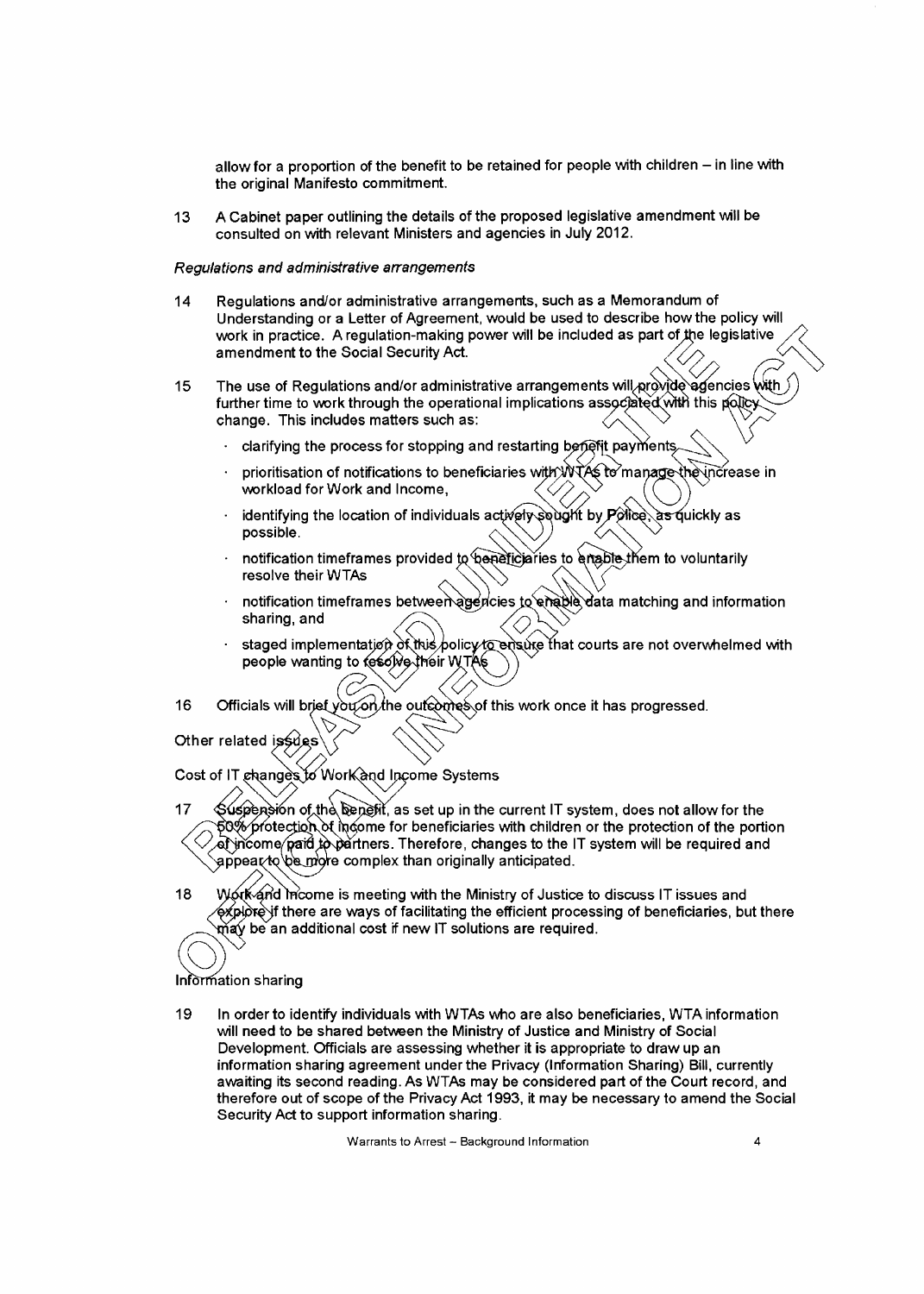| 9(2)(g)(i) |                                                                                                                                                                                                                                                                                                                                                                    |
|------------|--------------------------------------------------------------------------------------------------------------------------------------------------------------------------------------------------------------------------------------------------------------------------------------------------------------------------------------------------------------------|
|            |                                                                                                                                                                                                                                                                                                                                                                    |
|            |                                                                                                                                                                                                                                                                                                                                                                    |
|            |                                                                                                                                                                                                                                                                                                                                                                    |
|            |                                                                                                                                                                                                                                                                                                                                                                    |
|            |                                                                                                                                                                                                                                                                                                                                                                    |
|            |                                                                                                                                                                                                                                                                                                                                                                    |
|            |                                                                                                                                                                                                                                                                                                                                                                    |
|            |                                                                                                                                                                                                                                                                                                                                                                    |
|            |                                                                                                                                                                                                                                                                                                                                                                    |
|            | Next steps                                                                                                                                                                                                                                                                                                                                                         |
| 23         | Officials from the Ministries of Social Development, Justice and Police will continue to<br>work closely on the implementation of the WTA initiative. A Cabinet paper outlining<br>proposed legislative amendments to support this work will be submitted to the Cabinet<br>Social Policy Committee on $9(2)(g)(i)$ Altapproved officials will continue to work on |
|            | the regulations and administrative arrangements to support the WTA initiative. A<br>briefing will be provided on recommended options once these have been developed.                                                                                                                                                                                               |
|            |                                                                                                                                                                                                                                                                                                                                                                    |
|            |                                                                                                                                                                                                                                                                                                                                                                    |
|            |                                                                                                                                                                                                                                                                                                                                                                    |
|            |                                                                                                                                                                                                                                                                                                                                                                    |
|            |                                                                                                                                                                                                                                                                                                                                                                    |
|            |                                                                                                                                                                                                                                                                                                                                                                    |
|            |                                                                                                                                                                                                                                                                                                                                                                    |
|            |                                                                                                                                                                                                                                                                                                                                                                    |
|            |                                                                                                                                                                                                                                                                                                                                                                    |
|            |                                                                                                                                                                                                                                                                                                                                                                    |
|            |                                                                                                                                                                                                                                                                                                                                                                    |
|            |                                                                                                                                                                                                                                                                                                                                                                    |
|            | <b>CONSTRUCTION</b>                                                                                                                                                                                                                                                                                                                                                |

 $\mathcal{A}_{\mathcal{A}}$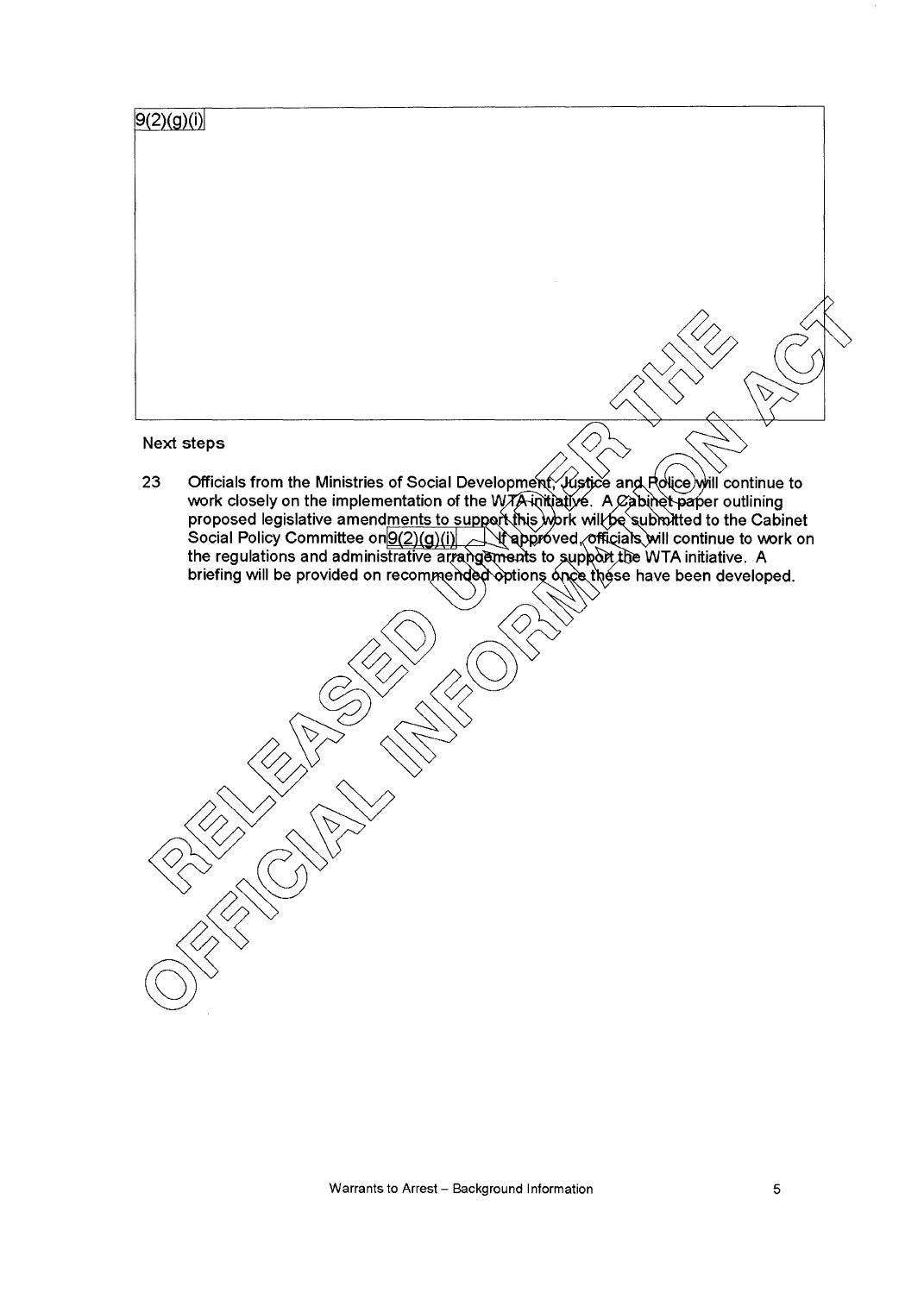

MINISTRY OF

Te Manatū Whakahiato Ora

## aide-mémoire SOCIAL DEVELOPMENT

cabinet paper

| Date:           | 16 August 2012                                                                       | Security Level: | Cabinet Sensitive $\sim$ |
|-----------------|--------------------------------------------------------------------------------------|-----------------|--------------------------|
| For:            | Hon Paula Bennett, Minister for Social Development $\langle \langle \rangle \rangle$ |                 |                          |
| File Reference: | A6360841                                                                             |                 |                          |

## Welfare Reform: Stopping benefit payments fo warrants to arrest

- You are presenting a paper on welfare reform proposals at  $80<$  on  $22$  August. Cabinet invited you to report back on proposals to stop benefit payments to You are presenting a paper on welfare reform proposals at §ØC on 22 Au<br>Cabinet invited you to report back on proposals to stop benefit payments t<br>beneficiaries who have a warrant to arrest in criminal proceedings (WTA).
- The decisions made from this Cabinet paper will be included in the Social Security (Benefit Categories and Work Focus) Amendment Bill abingside decisions taken on 30 July. </
- This paper seeks agreement to amend the Social Security Act to allow for Work and Income to stop benefit payments for beneficiaries who still have, after 28 calendar days from its  $\log a$ . WTA. The begeticiary will be given a notice period of at least 10 working days in which they can clear their WTA or challenge that the WTA is for the
- This paper also seeks agreement that the Police Commissioner can request Work and Income to stop benefit payments immediately to beneficiaries who are considered to pose a risk to the public's safety.

## $\bigotimes_{i=1}^{n}$   $\bigotimes_{i=1}^{n}$  Key issues

 $\hat{r}$  This policy was putlined in the government *Welfare Obligations* manifesto.

A WTA is issued when a person does not appear, or is likely not to appear, in court to answer a charge. The person is considered innocent of the charge for which the W7A is related to.

 $\Im$ earing a WTA can be achieved by:

- $\circ$  getting it withdrawn by the Court Registrar,
- o getting a new court date to answer the charge, or
- $\circ$  less commonly, having to appear in front of a judge to answer the charge.

The WTA is cleared regardless of the outcome of the court appearance.

It has been shown that 58% of people spontaneously clear their WTA within 28 days, and so this number of days was chosen to elapse before the proposal is to be

Bowen State Building, Bowen Street, PO Box 1556, Wellington - Telephone 04-916 3300 - Facsimile 04-918 0099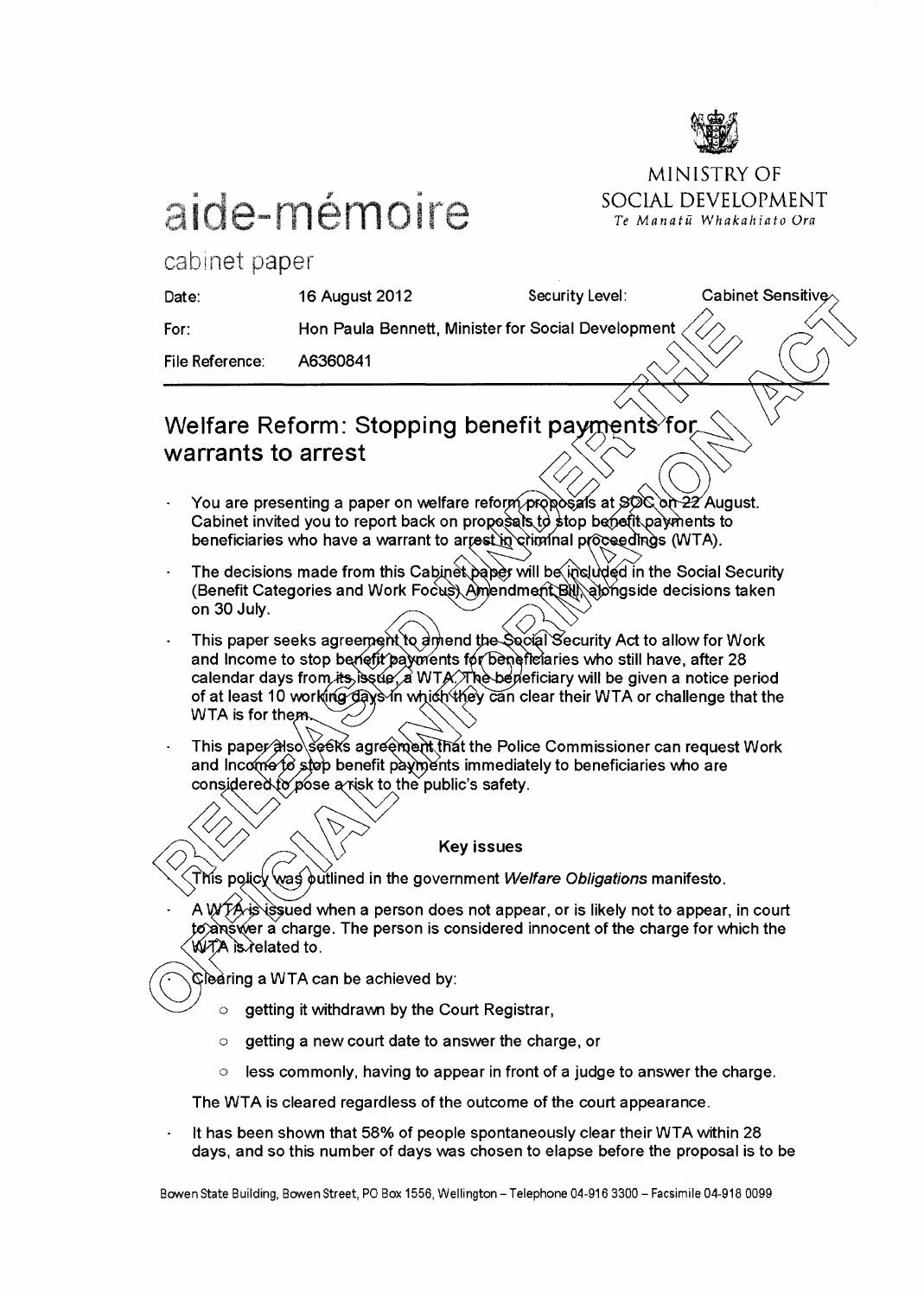applied. This ensures that the majority of beneficiaries who are issued WTA would not feel unnecessarily pressured by the threat of having their benefit stopped.

- Those who still have not cleared their WTA, and this will include some people who do not know they have a WTA, will be notified by Work and Income that their benefit vvill be stopped within 10 working days if they do not clear the WTA. This timeframe allows the beneficiary to clear their WTA before adverse action occurs, or to challenge that the WTA is issued to them.
- For those beneficiaries who are considered a risk to the public's safety and cannot be located, the Police Commissioner will be able to request Work and Income to start the process to stop benefit payments immediately at any time after issue of the WTA. I expect the Police to have made a good faith effort to locate the person before making such a request and therefore such requests will be exceptional.
- Once a beneficiary has lost their benefit, they will able to clear their WTA and get<br>their benefit payments immediately reinstated, but the payments will not be<br>backdated. their benefit payments immediately reinstated, but the payments will not be
- Information matching and information sharing are  $a\sqrt{t}a$  part of this-proposal and information matching and information sharing are a vitar part of this proposa<br>therefore particular attention will be paid to establishing efficient and robust  $\blacksquare$  and  $\blacksquare$  and  $\blacksquare$  and  $\blacksquare$  and  $\blacksquare$  and  $\blacksquare$  and  $\blacksquare$  and  $\blacksquare$  and  $\blacksquare$  and  $\blacksquare$  and  $\blacksquare$  and  $\blacksquare$  and  $\blacksquare$  and  $\blacksquare$  and  $\blacksquare$  and  $\blacksquare$  and  $\blacksquare$  and  $\blacksquare$  and  $\blacksquare$  and  $\blacksquare$  and
- information flows.<br>There are possible human rights issues with regard to discrimination on the basis of employment status, and the observation of the principles of natural justice with employment status, and the observation of the principles of hattaal justice with<br>regard to those who pose a risk to the public's safety. These will be discussed<br>further with the Ministry of Justice

Treasury<br>Treasury supports this proposal.

### Ministry of Justice

The Ministry of Justice (MoJ) issues and clears WTA and therefore has worked closely with us to develop this proposal. They support the proposal as it is likely to improve the clearance rate of WTA

## New Zealand Police

 $(\bigcirc)^\vee$ 

the Police support this policy, as it allows them to have another tool in their toolbox for he a ting and mangling certain high priority individuals. They too have worked closely with us  $t_0$  develop this proposal.

2